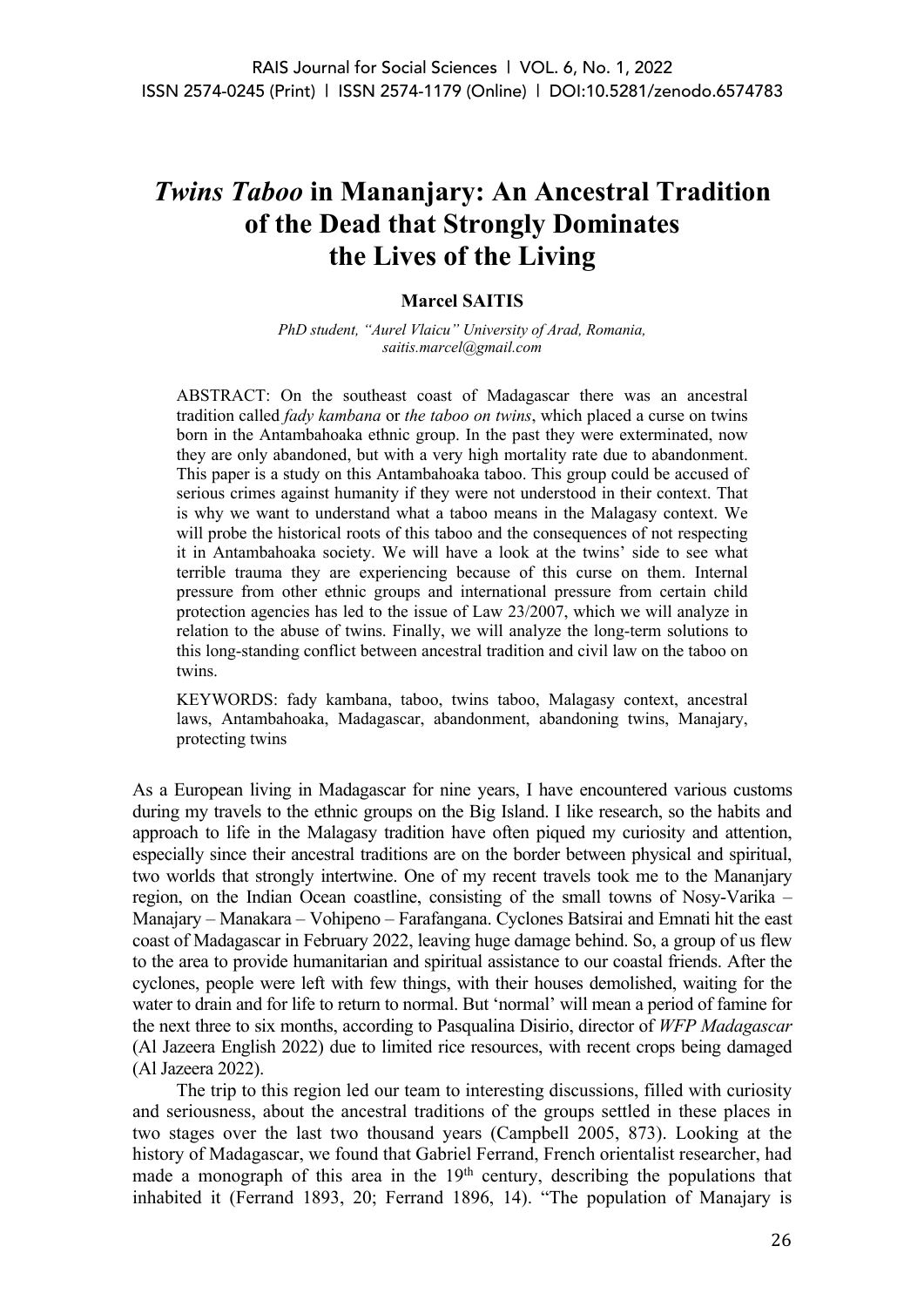composed mainly of Antambahoaka, to which some Hova and Betsimisaraka are added, as well as people from the south (Antaimorona, Antaifasy and Antaisaka), temporary Betsileo and Tanala residents, and some Europeans and French, English and German creoles" (Ferrand 1893, 20-21).

Among all these ethnic families, however, Ferrand has a special interest in the *Antambahoaka* people because of a very intriguing *taboo*: the abandonment of newborn twins (Ferrand 1893, 20-21). This practice is known as *fady kambana* and "has been practiced in the last decades because of economic and social difficulties", according to Malagasy sociologist Gracy Fernandes (Fernandes et al. 2010, 12). *The New Humanitarian* wrote in 2011 about several incidents, including a case where twins were found near a landfill, in a box (The New Humanitarian 2011). *The Huffington Post* has also published several cases of abandonment (King 2014).

Writings from the earlier history of Madagascar record this taboo as having existed for hundreds of years, not only recently, being linked to ancestral traditions. "In times gone by, twins were disposed of…" claims J.S. von Dacre, journalist and researcher of the phenomenon. "…twins were disposed of by being left in cowsheds to be trampled on; in the wildness to be eaten by wild animals, or even by being physically smothered. Hundreds of babies lost their lives over the years in this way" (Dacre 2019). In his book, *Les Musulmans à Madagascar et aux Iles Comores*, Gabriel Ferrand describes an aspect related to the birth of Antambahoaka twins: "When a woman among the Antambahoaka in the southeast of the island gives birth to twins, her mother and the midwife who helped her immediately move away to make room for the witchdoctor to strangle them; the family then enters after the departure of the witchdoctor (*mpamosavy*) and mourns the death of the children; they also get rid of the babies by throwing them into a swamp in broad daylight, where they quickly sink and do not return to the surface. The Antambahoaka claim that these children would not live anyway, that they would be mad or would later threaten the lives of their parents." (Ferrand 1893, 21).

All these things are intriguing and, at first glance, seem to speak of some very cruel and ruthless people. "Every culture has a right to their own beliefs" as Khanyo O. Mjamba states in an article. "Beliefs differentiate and bring variety among the people who live on this continent ('Africa' – author's note) and on this planet. Beliefs usually exist for a reason, even if they may be outdated and irrelevant to today's society. Some cultural practices, however, are impossible to justify" (Mjamba 2014).

The research of this article focuses on this taboo on twins in the Antambahoaka community, which has caused many contradictory discussions due to the interference of civil and criminal law (Law 23/2007) with the old Malagasy traditions, passed on by the village elders, as protectors of these traditions, from gods and ancestors (Chaudhuri 2019). This taboo on twins has attracted the attention of the local authorities in Mananjary since the 1970s, who tried implementing weak countermeasures, and then it came to the attention of international organizations that protect children's rights, such as UNICEF, which started much more complex and sustained proceedings for the eradication of this tradition only in  $2007<sup>1</sup>$ .

This study on the *prohibition of twins* consists of five parts. In the first part we seek to understand what a taboo means in the Malagasy tradition, and why it is stronger than civil and criminal law (The New Humanitarian 2011). Then we explore the ancestral practices of abandoning children born under a cursed fate in Madagascar. Here we also look at legends that were the basis for the formation of this tribal custom related

<sup>&</sup>lt;sup>1</sup> The report written by a group of Malagasy researchers (Ignace Rakoto, Nelly Ranaivo Rabetokotany and Gracy Fernandes) on this abusive tradition against twins was published in the book *Les jumeaux de Mananjary: entre abandon et protection*, published by UNICEF in 2010.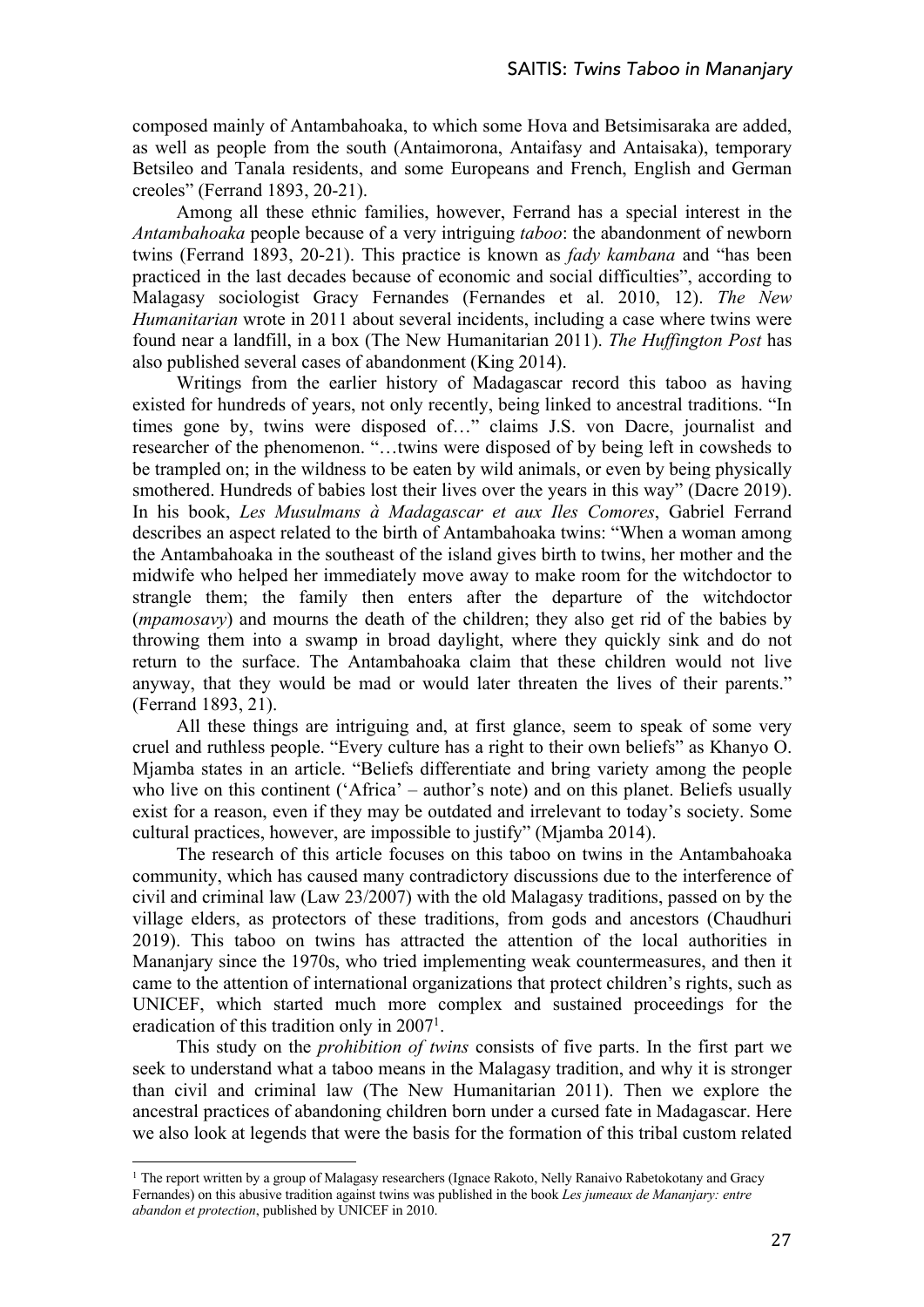to the abandonment of twins, but also the implications of not respecting it in the understanding of the kings responsible for traditions in the Antambahoaka group. How this ban affects twins and what the long-term effects are is the subject of the trauma caused by *fady kambana*. We then analyze the legal steps that have been taken to protect twins and to oppose this tribal tradition. Finally, we evaluate the solutions planned by the national and local authorities of Madagascar to eradicate this interdiction, including a case study similar to that of the Antambahoaka people, in the village of Fanivelona.

#### **Taboos and their importance in the Malagasy context**

One of the specific features of Africa and widespread in Madagascar is the sacred interdiction, called taboo. Jørgen Ruud, anthropologist who studied taboos for over twenty years in Madagascar, put together all his research on taboos in the book Taboo: A Study *of Malagasy Customs and Beliefs* (Ruud 1960). He defines the taboo as an interdiction (*fady* in Malagasy), referring to things that one is not allowed to do, objects that one is not allowed to come in contact with, words that one is not allowed to say, places that one is not allowed to enter and food that one is not allowed to eat (Ruud 1960, 280). All these things become *fady* actions (forbidden), *fady* words, *fady* places, to which both locals and foreigners must comply. *Fady* is a warning sign which indicates that it is very dangerous to deal with something that is forbidden (Ruud 1960, 280). The extent of conforming to these tribal taboos shows the respect for ancestors and deities with whom people identify, as well as respect for the community in which they live (Lambek 1992, 253, 255). If one disregards these ancestral taboos, one dishonors the ancestors, which will lead both to isolation from the community and to enduring the various curses that may come from the ancestors and from the 'supernatural powers' that guard the community (Ruud 1960, 265-267). On a personal level, desecration usually brings fear and illness, the most feared being leprosy, or even death, according to Brown (1978, 16). The desecration of taboos brings various disasters to the community, which can take the form of famine, cyclones, and disease (Ruud 1960, 267).

Arnold van Gennep, ethnographer specializing in the study of rites of passage in different cultures, considers taboo to be one of the fundamental elements of social and individual life among the people of Madagascar. It controls the daily life of all social categories on the Island, addressing both the poor and the noble, the head of the family and the whole tribe (Gennep 1904, 12). There are taboos related to all important aspects of life, from birth to death. Community life is strongly permeated by taboos at every level: family, sexual, religious, political, economic and relational. "The taboo can decide the parenthood and the way of life of the child to be born; it raises barriers between young people and limits or requires the territorial extension of the family; it sets the manner of work and the strict distribution of labor; it even dictates the menu of the people; it isolates the sick, it estranges the living from the dead; it preserves the power to the chief, and the goods to the owner; it ensures the worship of great fetishes, the perpetuation of ritual acts, the efficacy of medicines or amulets" (Gennep 1904, 12).

Because taboos are tied to faith, they are stronger than state laws, according to Ruud, noting the superiority of traditions over civil laws. While the state can punish the guilty with imprisonment or fines or forced labor, when one violates a taboo enforced by the ancestors (ny *manota fady*), one is placed in the situation of being severely punished and cursed by them, but especially by the supernatural forces, which means extreme danger not only for the individual, but also for the family and even the community, as well as one's future destiny (Ruud 1960, 266).

Because of this, the Antambahoaka people consider it more important to respect the ancestral culture than the state law, even if the latter can accuse them of child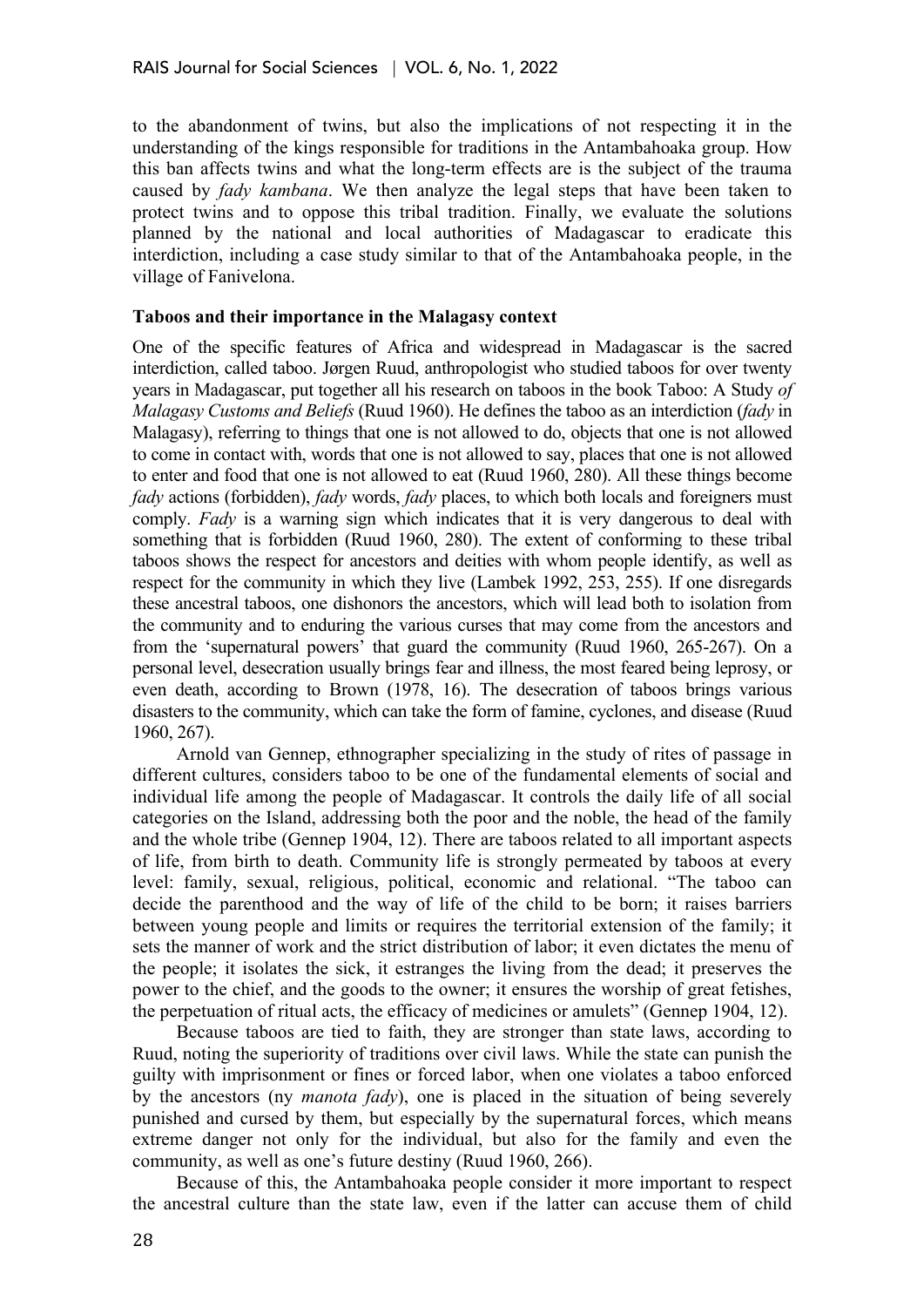murder. It is an extremely delicate and difficult to manage situation, which requires a lot of wisdom and knowledge of both parties involved. Accepting twins into Antambahoaka families means accepting the curse of the ancestors and gods over the community, which is clearly understood by any Malagasy familiar with traditional thinking. In a documentary made by *Unreported World*, one of the kings (*mpanjaka*) responsible for keeping the tradition explained in clear terms why it was difficult to lift the taboo on twins: "As long as we are alive, we will not dilute our ancestral culture. If you destroy your culture, you can no longer ask the ancestors to bless you" (Dacre 2019). Another *mpanjaka*, Nicole, from *Tranobe Satrokefa*, said with great determination: "If we do not keep this taboo, we will all die." (France 24 English 2010). Kiki King, reporter for the Huffington Post, is outraged: "In the 21<sup>st</sup> century, in a village called Mananjary, twins are still seen as a curse. In this village, the dead ancestors are believed to be the ones that make the rules for the living!" (King 2018).

# **Ancestral practices and legends which were at the basis of the twins taboo in the Mananjary region**

This custom of abandoning children is not just an isolated case in Madagascar. It is present all over the world, in different cultures in Africa, America and Asia. Ferrand gives some examples concerning the Lonny group on the west coast of Africa, where twins are buried alive. In Vancouver, among some of the First Nations, one of the twins is sentenced to death, and in Calabar, in the Guinea Gulf, they are considered deities of hell and are massacred immediately after birth (Ferrand 1893, 21).

Moreover, the habit of abandoning children in Madagascar is not only related to twins and it is not only related to the Antambahoaka group. It has existed in various forms in all of the ethnic groups in the past. It was related to the *vintana*, every person's destiny, and the Malagasy astrological calendar of good, bad and cursed days (Ruud 1960, 28). Ruud explains how the days of the week and the time of birth determine a child's immediate and distant future according to Malagasy astrologers' thinking. If the child was born at a good time on a blessed day, the destiny, and implicitly the future, was going to be a good one for the child, the family and community. If the child was born at a cursed time, the family would have to get rid of him in various ways so as not to destroy their lives (Ruud 1960, 25-65). Lars Vig, missionary and researcher of Malagasy religious views, offers details about how these astrologers, *mpisikidy*, would remove a 'cursed' child from the family. In Hova and Betsileo communities, the baby was sacrificed either by pouring hot water over the child's upturned face or by placing him on a termite mound, ending up being devoured by them (Vig 2001, 123). Etienne de Flacourt, French colonial governor and foreign historian of Madagascar, devotes an entire chapter to this custom, being greatly scandalized by these "wild practices of *ombiasy* (traditional healers), which advise fathers to abandon their children" (Flacourt 1661, 91-92).

Ignace Rakoto, former Minister of Education, claims that these are facts from the distant past of the Island and are no longer practiced in the Malagasy ethnic groups. He is very categorical when he states that these practices no longer represent the Malagasy. However, some customs remain, such as the taboo on twins in the Mananjary region, which is still preserved, despite western civilization influences in this part of the island. But this practice is about abandonment, not intentional killing. However, the taboo causes great suffering among Antambahoaka families (The New Humanitarian 2011).

There are two assumptions concerning the origin of the taboo on twins in the Antambahoaka kingdom, currently ruled by ten mpanjaka (kings), who strengthen the group's cultural authority (The New Humanitarian 2011). The first assumption has to do with how twinning and the number two, which embody dualism, are understood in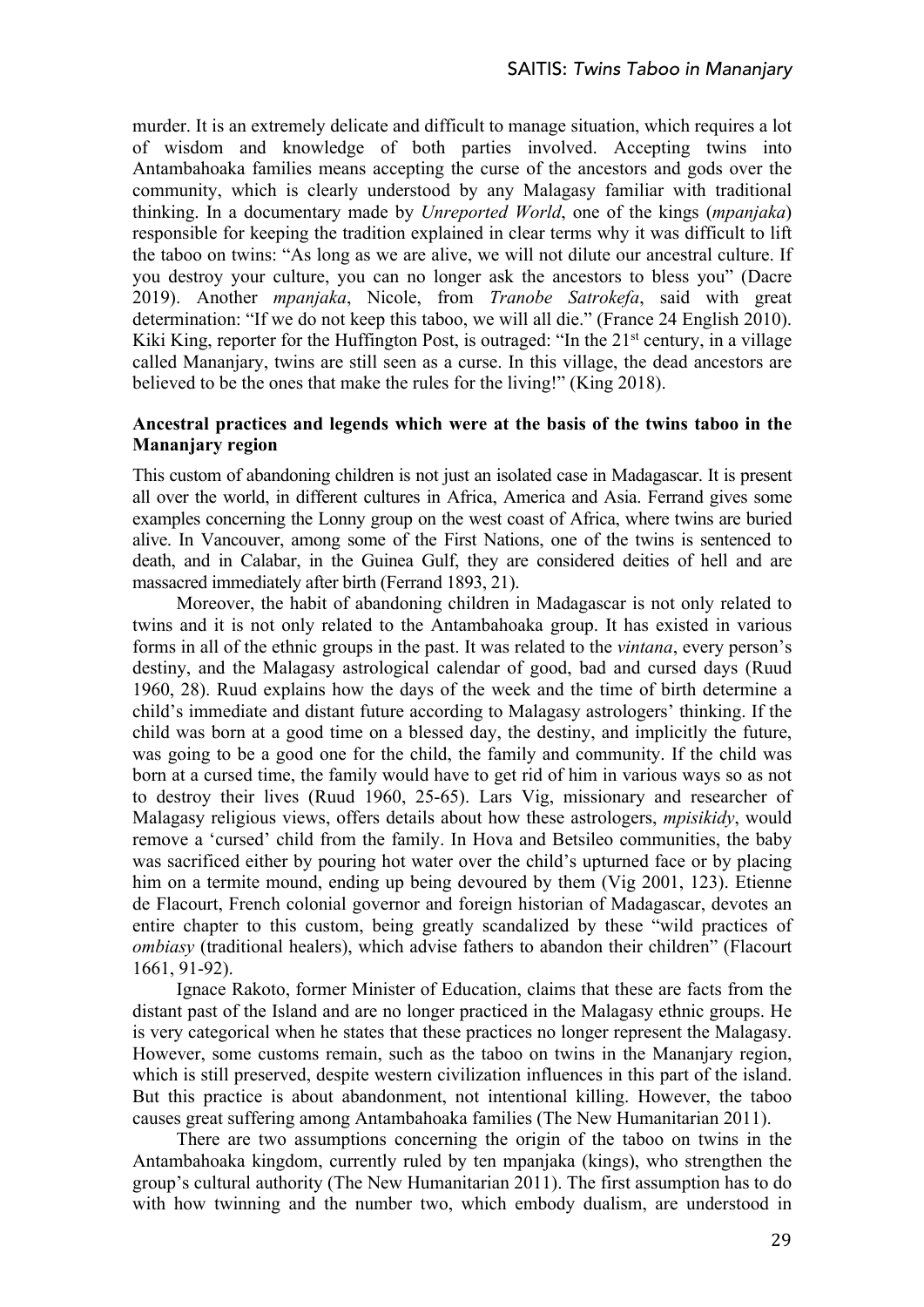Antambahoaka thinking. For certain ethnic groups, it can be a symbol of balance, but at the same time of opposition and can have potential threats in it (Fernandes et al. 2010, 15). There are ethnic families in Madagascar for whom the birth of twins is a blessing and a joy. Van Gennep quotes Durand as saying that among the Tanala people, the birth of twins was seen as a blessing from Zanahary, the supreme God (Durand 1898, 1275; Gennep 1904, 177). The Betsileo people blessed their children to multiply and have twins2 (Dubois 1938, 373). On the contrary, for the Merina or the Antambahoaka, dualism represented rivalry, internal divisions, the weakening of a family's strength, revenge, antagonism, and the birth of twins was considered a curse (Fernandes et al. 2010, 15). The Merina did not abandon them both, but one of the twins was kept, and the other was given to another family from the extended family of the father of the twins (Gennep 1904, 176).

The second factor that influenced and strengthened the taboo on twins was the legends on which it is based. In their study on this phenomenon, Ignace Rakoto, Gracy Fernandes and Nelly Ranaivo Rabetokotany indicate three legends as a source, legends which have undergone various changes over the years (Fernandes et al. 2010, 27-29). The first legend is related to the Antambahoaka king called Raminia Rabevahoaka, who had twins (Cahudhuri 2019). His kingdom was attacked by enemies, another ethnic group from the island. Being heavily besieged, the king decided to retreat with his family to a safe place. The queen took her children and fled with the king. In the rush, however, one of the twins was lost on the way. Frightened that the child would be killed, the king returned with some of his soldiers to look for the child, which led to his massacre (Fernandes et al. 2010, 27). With her heart torn by grief over the loss of her husband and a large part of the family, the queen would have uttered a curse against all those who gave birth to twins: "It is forbidden for my descendants to have twins, and if they do, may the twins become robbers and may they succeed at nothing in life!" (Fernandes et al. 2010, 28). The second legend is related to the 'Muslim Antambahoaka ancestor' who came from around Arabia and settled on the island in the area of Ambodiaramy and Fanivelona, about 100km north of Mananjary. He found a wife whom he married and who bore him a child, and then twins. After giving birth to twins, she died unexpectedly. The Antambahoaka ancestor later married another woman, who gave birth to twins. After the birth of the twins, she died. He went through the same process with his third wife, which made him wonder. After thinking about the connection between the twins and the loss of his wives, the Antambahoaka ancestor swore an oath for himself and his descendants never to raise twins, an oath accompanied by curses for those who would break this taboo established by him (Fernandes et al. 2010, 28, 31). The third legend talks about an Antambahoaka king who had ten children, three pairs being twins. Due to the drought and famine that came over the coast, he made a curse oath that his descendants would no longer raise twins (Fernandes et al. 2010, 28).

All three legends have to do with crisis situations in life, in which the twins caused either the destruction of the family by massacre, the loss of a wife, or financial difficulties, and all three are connected to vows and curses made by ancestors. Because of this, the Antambahoaka kings who protect the tradition and perpetuity of the group, have imposed drastic restrictions on those who do not respect this custom on twins: they are not allowed to enter the *Tranobe* (Fernandes et al. 2010, 38), the place where the community leaders gather to judge various cases and to make decisions. Such is the case with Julia Raoarimanana, who, together with her husband, Auguste Tsimindramana,

<sup>2</sup> Dubois, Henry. 1938. *Monographie des Betsileo*. Paris: Institut d'Ethnologie, 373: "Maroa fara sy dimby; manaova kambalahy sy kambavavy!" (May you have may descendants: make twin boys and girls!).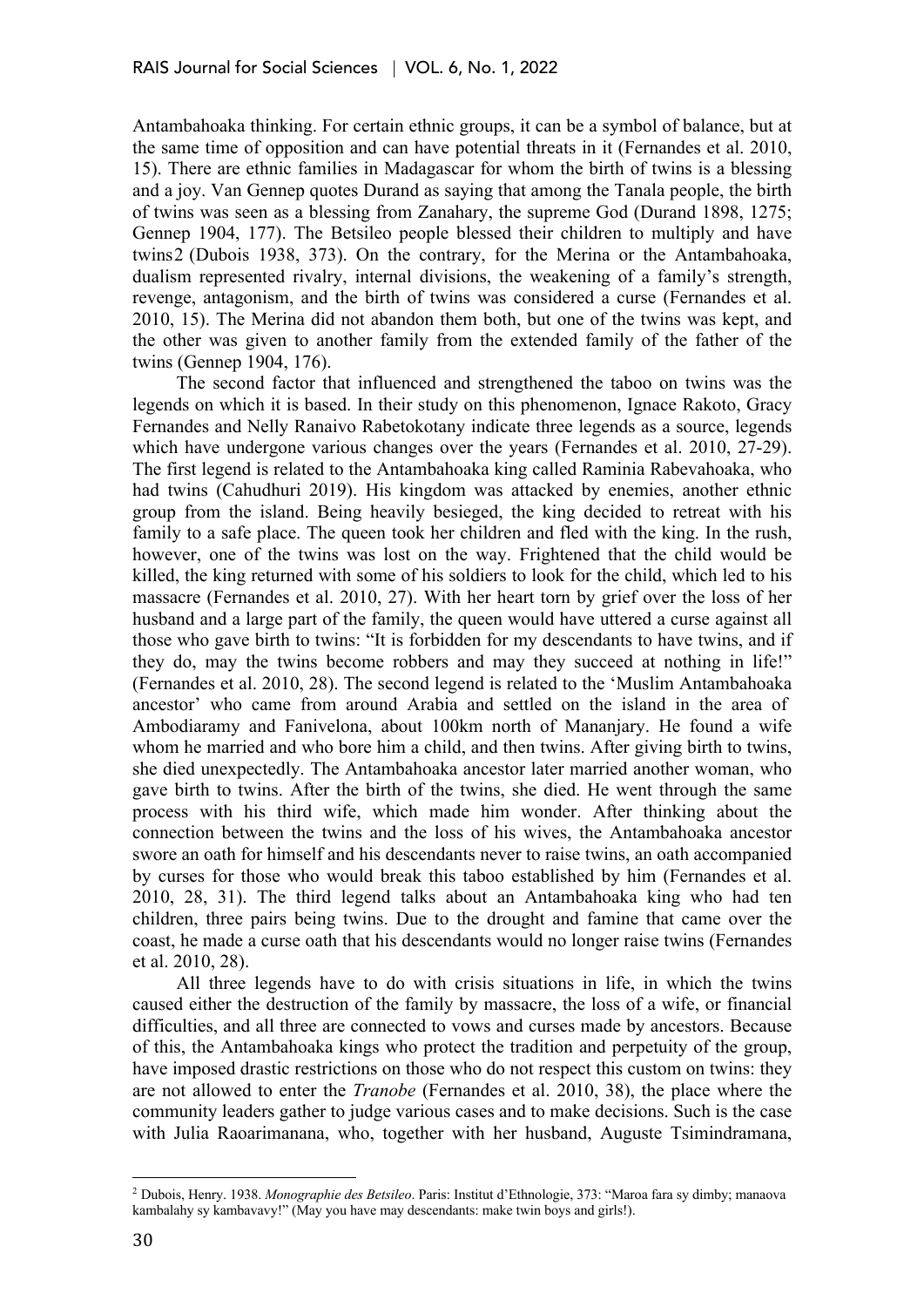opened the Center for the Reception and Transit of Abandoned Twins (CATJA) on July 27, 1987, who was denied access to the *Tranobe* (Fernandes et al. 2010, 45). Moreover, those who touch twins and seek their protection cannot be buried in the family tomb, which is of vital importance to any Malagasy, and that is a sign of ostracism and curse (The American 2021). If in the city of Mananjary, the taboo on twins is more relaxed because of the townspeople, in the villages the pressure and intimidation that is put on women and families who want to keep twins is very high, and they can be rejected even by their extended families.

# **Trauma of the abandoned twins and the families that abandoned them**

The first complex study on abandoned twins was conducted in 2007 by CAPDAM (Center for Analysis and Perspectives concerning Madagascar's Development), administered by the Ministry of Justice of the Republic of Madagascar. It was called *L'étude sur les jumeaux de Mananjary (Study on the Twins of Mananjary)* (CAPDAM 2007) and had a part in the setting of Law 23 of 2007 on child rights and protection. Then UNICEF, through their office in Madagascar, developed a comprehensive study on this phenomenon in collaboration with Malagasy researchers Gracy Fernandes, Ignace Rakoto and Nelly Ranaivo Rabetokotany in 2008. Their report became the book *Les jumeaux de Mananjary, entre abandon et protection.*

In their report, they interviewed abandoned twins, some of them still children, some teenagers, and some adults, as well as their biological families and people who were willing to protect twins, to understand the suffering they went through. Thus, they found that the pressure imposed by the taboo on twins manifested itself in suffering on at least two levels (Fernandes et al. 2010, 5). The first suffering of the twins was of a *physical nature*. Twin babies were abandoned at birth. The mother no longer breastfed them and did not dress them for fear of the family repercussions. They were left at an orphanage or at a center for abandoned children if they were born in the city. If they were born in the country, they were placed at the base of a tree or on the side of a road or river, in a basket or in a box. Sometimes mothers would travel in a canoe for two to three days to abandon the children on the banks of the Pangalane River. During that time, they were deprived of medical care, the umbilical cord was untreated, and the twoto-three-day journey to the place of abandonment, as well as nakedness, lack of food, cold and shock, could all lead to the death of the babies (Fernandes et al. 2010, 49). Sylvester, Chief Executive Officer of CATJA Orphanage, in an interview to *SBS Dateline* said: "Usually, priests and nuns and local authorities bring them [twins] us. For example, we have one baby boy here who was found after two days. He was almost dead. His skin... it had completely dried out and was coming out." (Dacre 2019). In most cases, their life expectancy is dramatically reduced, and 25% of them die within three months due to malnutrition, dysentery, malaria, and other tropical diseases in the Pangalane river area (Fernandes et al. 2010, 50).

A second trauma that Gracy Fernandes and her colleagues found in the twins was *psychological trauma* or *social trauma* related to abandonment. Abandonment trauma manifests itself through a discriminatory lifestyle from society, as if they were not considered legitimate human beings. This puts a mark on their whole life (Fernandes et al. 2010, 50). If they live in a rural community, the rejection is very obvious, while in the urban community of Mananjary, the discrimination is less visible, but still felt by those who live it.

The Antambahoaka community forbids all twins, as well as those who care for them, to take part in three fundamental rituals. First, twins are not allowed to have *Sambatra*, the collective circumcision ceremony that takes place every seven years, every 'Friday year', and an uncircumcised Malagasy is considered *fady* for the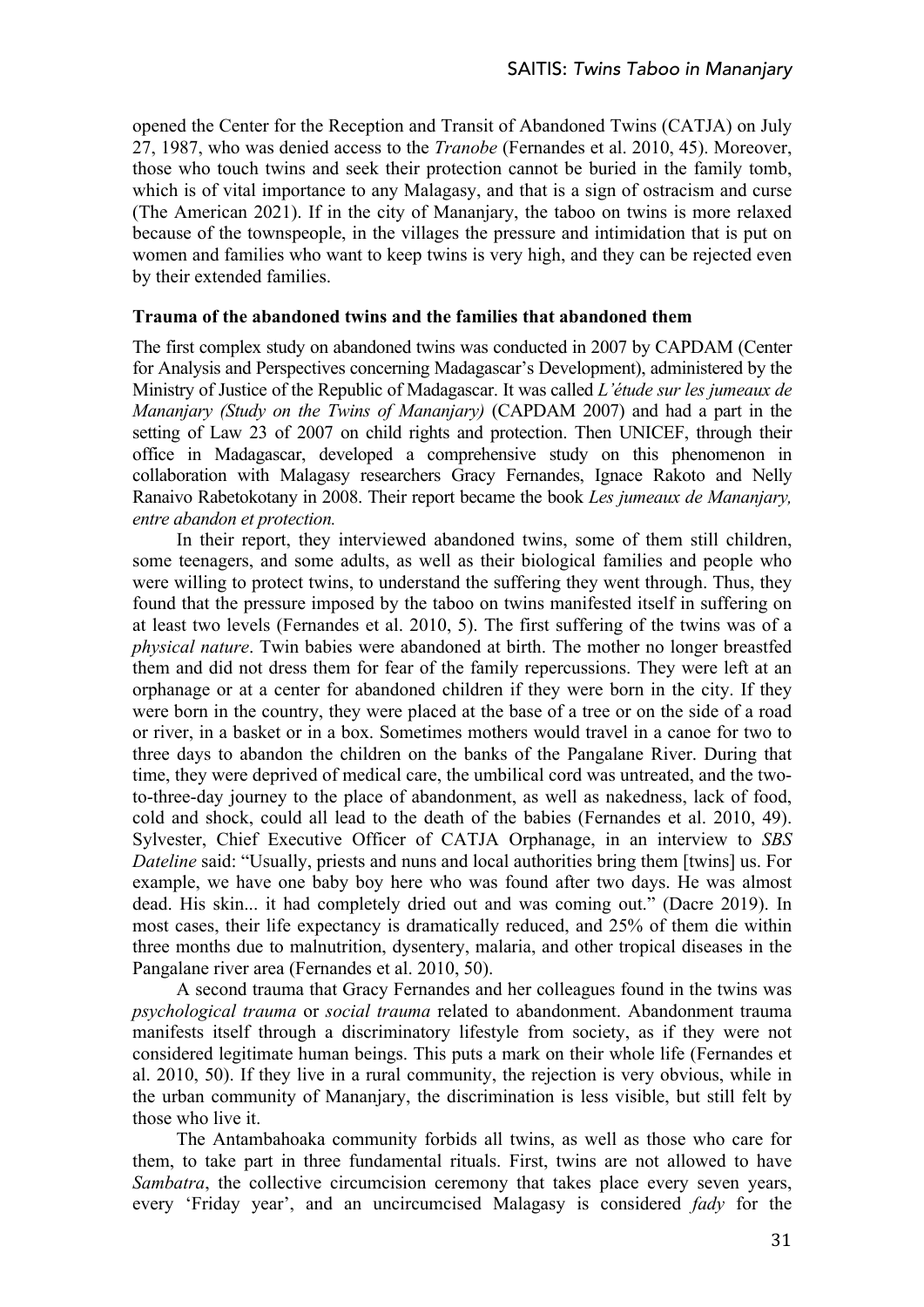community. Next, the twins are forbidden to participate in the ritual celebration of trampling the rice fields of *mpanjaka* or *hosin'ny mpanjaka*. But the greatest discrimination and hurt is the prohibition of twins being buried in the family tomb, *fasaña*, which means that they will never be able to benefit from the status of ancestor and their name will never be invoked among the Antambahoaka ancestors who bring blessings to families and communities (Fernandes et al. 2010, 24).

To better understand the *psychological pain* that twins feel from society and the resentment that rejection produced in their lives, Fernandes gives an anonymous but representative case from among those they met and interviewed. A twin child was extremely hurt at the age of 12, when one of his relatives, in front of him, threw away the glass which he had used to drink, considering it dirty. Although at the time of the interview, he was 28 years old, married and had a family, that memory remained a bitter pain in his heart because it revealed the stigma he had in the Antambahoaka culture as a twin. He now works as a motorcycle mechanic and receives everyone who comes to him for repairs. However, the Antambahoaka who know him keep their distance and do not shake his hand, unlike the Betsileo who shake his hand and with whom he managed to build close friendships (Fernandes et al. 2010, 50).

# **Measures against the twins taboo and the protection of Law 23/2007 in Madagascar**

The Mananjary community became split in two because of the taboo of twins. Some of the people in the city took action to protect the abandoned twins. CATJA (Center for the Reception and Transit of Abandoned Twins) was established in 1987 to receive these children and to provide them with a bed, food, clothing, medical care and access to education or vocational training for older twins (The New Humanitarian 2011). For newborn twins, adoption solutions were sought in the extended families of the women who gave birth to twins, in families from other ethnic groups in the same area, or internationally, in families in other countries. More than 300 pairs of twins were adopted by Malagasy and foreign families through CATJA over a period of about 25 years since their establishment (The New Humanitarian 2011).

Bringing the taboo of Mananjary twins to the attention of the international public opinion and the pressure of international organizations that protect children's rights finally led to the adoption of Law 023/2007 on August 20, 2007, concerning child rights and protection (Chaudhuri 2019). Law 023/2007 considered all the conventions and declarations related to international child rights from 1924 to 2007 (Wikipedia 2021), but incorporated the ten principles that give particular protection to children on the decisions of the *International Convention for Child Rights* in 1989 (Fernandes et al. 2010, 11). Among the principles that specifically address the issue of abandonment of twins, we mention principles 6 and 10. Principle 6 states that "the child, for the harmonious development of his personality must grow up in a family and in an atmosphere of happiness, love and understanding", and was introduced in Law 023/2007 Article 6: "Every child has the right to life, survival and the harmonious development of his personality." and Article 9: "The child occupies a privileged place in the family: he has the right to material and moral security as far as it is possible." Principle 10 (a) states: "The child shall be protected from practices which may promote racial, religious and any other form of discrimination." and is found in Article 4: "No child shall be subjected to any form of neglect, discrimination (abuse), exploitation, violence, cruelty and oppression."

Nelly Ranaivo Rabetokotany finds that Law 23 introduced some innovations compared to the principles of the International Convention on Child Rights. The innovations concern both the redefinition of 'child abuse' in Chapter III of the law,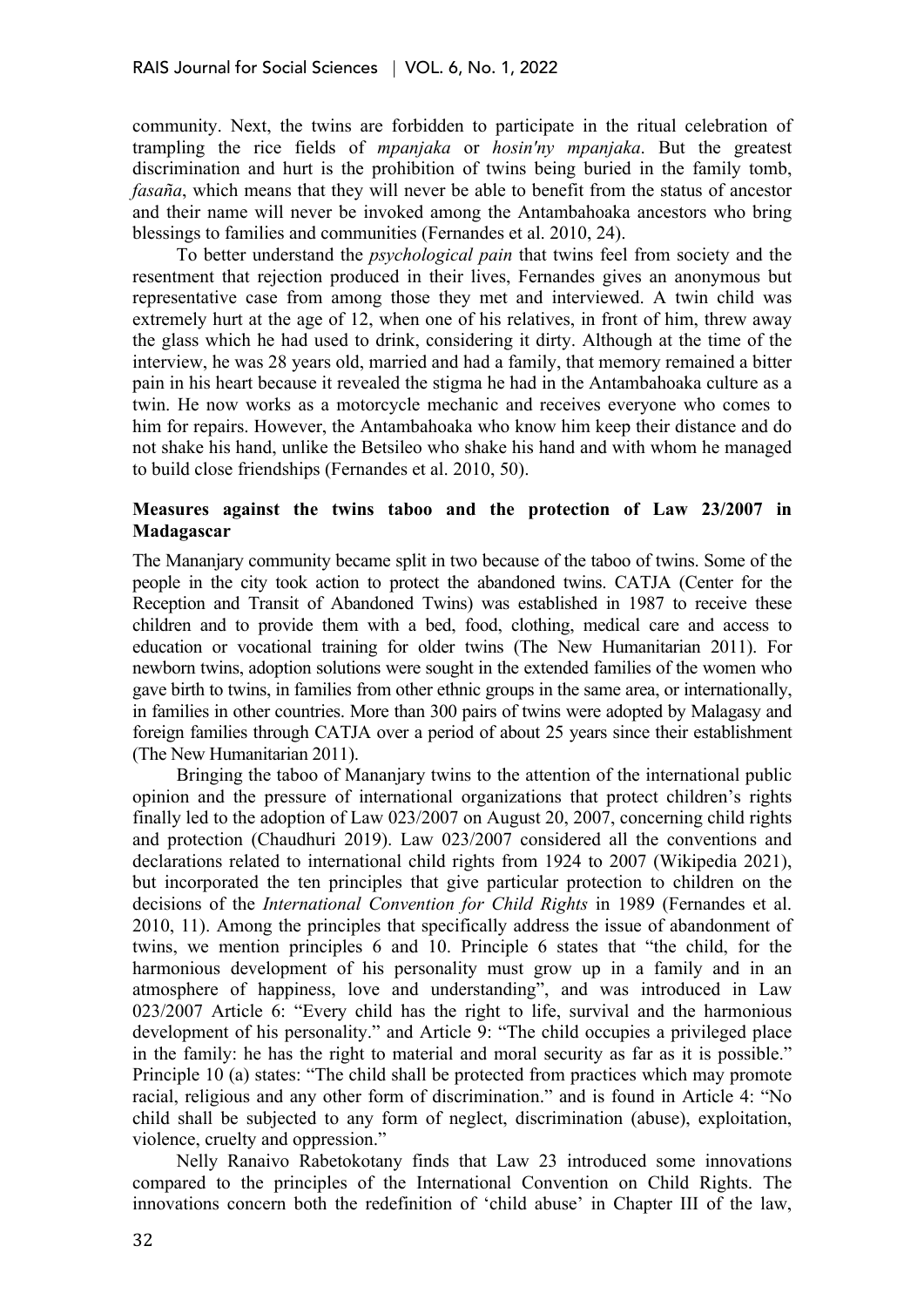Articles 66-68, which extends the definition of abuse to avoid any kind of child abuse, as well as "the obligation to signal cases of child abuse that are attempted on a child, by imprisonment and severe fines" (Fernandes et al. 2010, 54). In defining the term 'abuse', the first paragraph of Article 67 states: "Abuse is defined as any form of violence, assault or physical or moral brutality, abandonment or neglect, ill treatment or exploitation, which includes sexual violence on a child by his parents, legal representatives or any other person." And with regard to fines for not reporting abuse, Article 62 stipulates imprisonment of between one month and three years and fines of between 72,000 Ariary (20 Euro) and 4,500,000 Ariary (1,000 Euro).

Once Law 23/2007 was enacted, a great barrier in its practice was evident because of those who respected the taboo on twins (parents of twins, communities and mpanjaka - kings or heads of families). The mpanjaka are not commonplace people, but traditional kings or heads of families, highly respected not only by the Antambahoaka group, but by all other ethnic groups, people with great influence in society and community. Called to give statements on television in December 2007, they firmly stated that they would not abandon their ancestral customs (Fernandes et al. 2010, 55). They were even more convinced that society, and especially foreigners, despised the ancestral traditions of the group, while they were appointed as guardians and keepers of the traditions by their Malagasy ancestors and gods.

These public disputes which could potentially lead to violent conflict situations, because of the high influence of the ten Antambahoaka mpanjaka, caused the public and judicial administration to become cautious. According to Dr. Ignace Rakoto, head of an association fighting against the taboo on twins, it is good to be flexible and wise in this persuasion battle, "using carrots and sticks, but more carrots than sticks". A forceful attempt to lift the taboo on twins both by forcing the parents of twins to not abandon them and by forcing the *mpanjaka* to abandon this tradition of the curse of the twins would make matters worse (The New Humanitarian 2011).

#### **Seeking multiple long-lasting solutions to lift the taboo on twins**

Mananjary judicial authorities understand that the protection of twins and the removal of the taboo of the curse of twins is a long-term marathon that may last for a generation. Since 2007, when the law on child protection was passed until today, the law is preferentially applicable. The Malagasy state is still working to communicate with the traditional Antambahoaka leaders and to transform rural communities, so that they become more openminded about the taboo on twins.

In the 'battle' against the curse of the twins, they sought different strategies to work from within on the mentality of the guardians of the custom (*mpanjaka*), to change the mentality in the Antambahoaka villages and communes that have this faith, and to change the hearts of parents who are often pressurized to submit to the taboo, despite the trauma they themselves go through by abandoning their own twins.

Through various meetings, conferences, and school lessons, they try to create collective mentality openness, so that people understand that twins are gifts from Zanahary (the Creator) and therefore they are good, not bad. As one of the *mpanjaka* from another ethnic group stated at the event organized by the Ministry of Justice on November 17-18, 2008: "Twins are born of divine will. Zanahary never gives evil fetuses" (Fernandes et al. 2010, 64).

Oleena Chaudhuri believes that the illiteracy rate and poverty keep people enslaved to superstitions and traditions, defying the dignity of human existence. She proposes that a good solution would be for Madagascar to take action to increase literacy and school development, to make the new generation aware that old beliefs,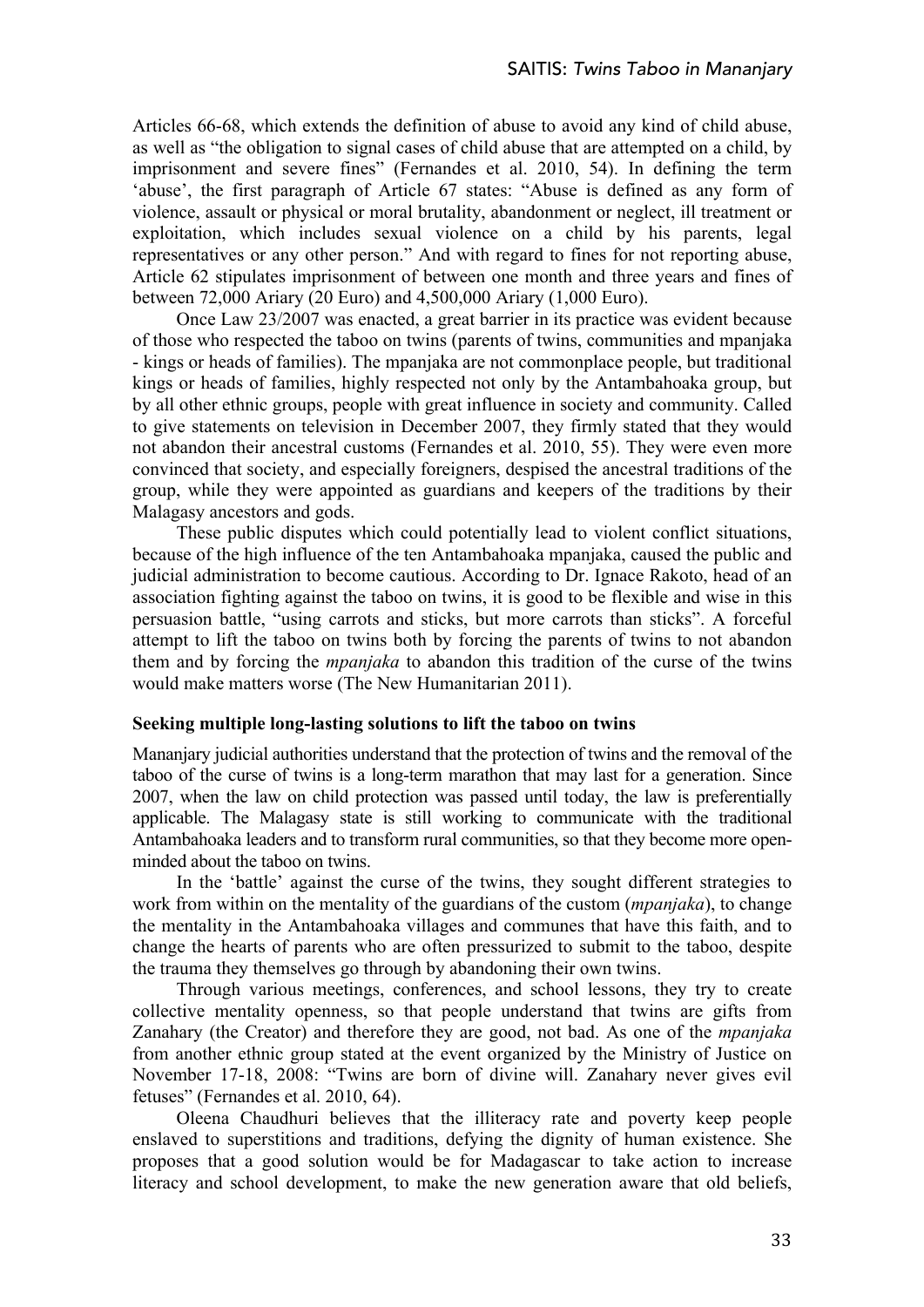although good, may contain abusive, immoral and even against humanity elements (Chaudhuri 2019).

On the other hand, public authorities need to address the issue from the outside as well, strengthening the applicability of Law 23/2007 through sanctions and imprisonment applied to those who abandon their children in a very visible way to the community, but also through other actions in which the State offers protection to children and families with twins, providing a support fund for the biological families of twins starting from the birth of the children until they reach adulthood (18 years old) (Fernandes et al. 2010, 58). The birth of a child brings costs. The birth of twins brings additional costs: milk packages, clothes, blankets, etc. (The New Humanitarian 2011). The parents of twins need to be helped, because they are under double pressure: one is the public disapproval of the community, due to disobedience to the ancestral Antambahoaka taboo; then there is the financial pressure of raising two children at once. Estimates of the cost of providing for twins began to be calculated in 2009, so that the Malagasy government could develop a government fund for the Mananjary taboo on twins. A group of about 50 people was considered, which included parents and twins who go to school, as well as assisting mothers who gave birth to twins with milk, clothes, blankets and other strictly necessary things. The one-year study found that the annual budget that the Malagasy state should allocate to each group of 50 people with twins would be \$10,000 (Fernandes et al. 2010, 58).

In the battle to change the mentality of traditional chiefs and families with twins, the Malagasy state invited people from a neighboring region, the village of *Fanivelona*, about 100km north of Mananjary, who had eradicated the taboo on twins in 1982. According to legends, they are the descendants of a mixed family where the father belonged to the Zafindrohova clan (descendants of Rohova) and the mother was of the Antambahoaka clan, so the taboo of abandoning twins was part of the Fanivelona, Nosy-Varika, Ampômanitra and Ambodiaramy tradition for hundreds of years (Fernandes et al. 2010, 67). Although it brought pain to the families, it could not be abandoned, for fear of upsetting their gods and ancestors and inviting curses over their families. The years 1981 and 1982 proved to be very difficult economically in the region, due to the cyclones that swept the coast and due to political crises in the capital, which caused the Malagasy currency to be devalued by 15% (Fernandes et al. 2010, 69).

Under these conditions of poverty, the maternity hospital in Nosy-Varika was unable to keep the abandoned twins, and the doctor, midwife and nurse asked the traditional leaders to come up with a solution for families to keep their twins, lifting the ancestral custom. Aware of this 'bad custom' within the community, the 56 *mpanjaka* and six *mpanjaka-tangalemena*<sup>3</sup> gathered in a large gathering called *kabaro* (public discourse) and decided to lift this taboo on July 5, 1982, a day dedicated to the invocation of deities and ancestors around the sacred stone in the center of the village of Fanivelona.

On July 5, 1982, all the families of the four villages gathered at Fanivelona around the sacred stone and brought sacrifices to the gods and ancestors, slaughtering oxen and sprinkling their blood on the sacrificial stone, asking that they receive their sacrifice and allow them to abandon this taboo. Three of the *mpanjaka-tangalamena* publicly took the role of scapegoats, asking that in case the gods become upset over abandoning the custom, the curse (*tahiña*) would fall on them (Fernandes et al. 2010, 69). But they lived long and well, a sign to Fanivelona that the divine powers and ancestors were not upset by the decision. The written statement on this occasion says: "From this day on,

<sup>3</sup> Among the Southern Betsimisaraka, the *tangalamena* (lit. he-holding-the-red-staff) is the priest who invokes deities, ancestors, and spirits, while the *mpanjaka* is the chief of descendants. The two functions can be fulfilled by one and the same person or assigned to two different people.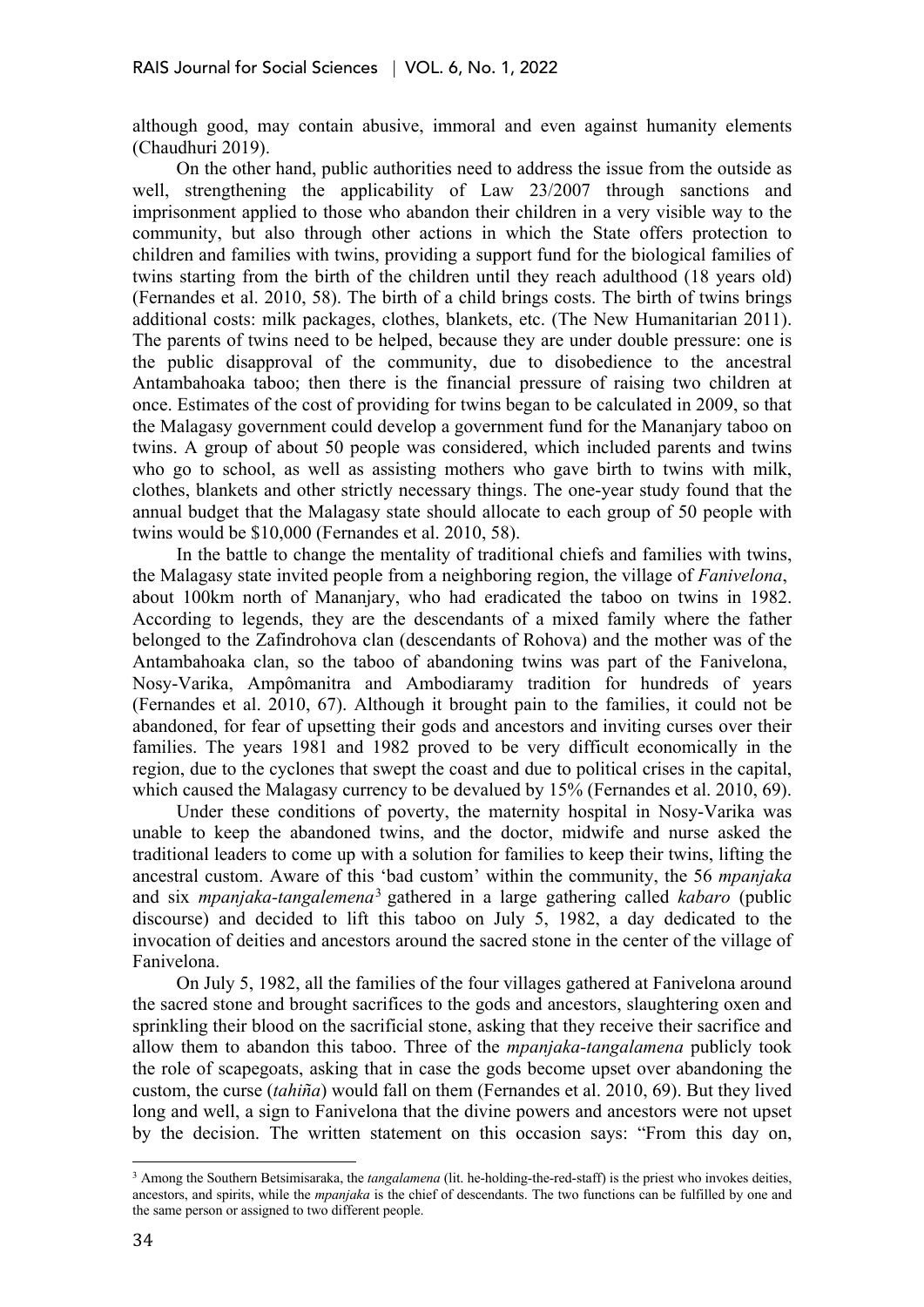Fanivelona is allowed to keep twin children, who are gifts from the gods" (Fernandes et al. 2010, 73). Thus, the taboo on twins in all these villages and communes was abolished, starting with Fanivelona, Nosy-Varika, Ampômanitra and Ambodiaramy.

Although more than 34 years passed since the Mananjary authorities took action and 14 years since Law 23/2007 was adopted, the taboo on the curse of twins still remains an unresolved dilemma. Some oppose the 'cruel' custom, often supporting twins through associations, others remain deliberately silent on the subject, and others clearly side with the ancestral laws. From time to time, world personalities, such as Miss World Madagascar 2020 (Nellie Anjaratiana), raise this issue to the public and openly offer their moral and financial support to help Mananjary associations that take care of abandoned children (Anjaratiana 2021). It is clear, however, that it may be a long time before this issue becomes a thing of the past. The best approach for now, it seems, is to be sensitive to all positions, but especially to the pain of abandoned children, providing long-term assistance on every level that these children have to endure: emotional, financial, legal and social. In Mananjary, children continue to be abandoned first by their parents and then by their country. There is so much to be done in Madagascar that the priority of abandoned children may return to the nation's agenda only when international organizations are scandalized again.

#### **References**

- Al Jazeera English. 2022. "Madagascar cyclone: More extreme weather slams Southern Africa".<br>Published on February 8. 2022. Al Jazeera English. Published on February 8, 2022. *Al Jazeera English*. https://www.youtube.com/watch?v=9MdS7xnWomI. Accessed on March 5, 2022.
- Al Jazeera. 2022. "Madagascar: Death toll from Cyclone Batsirai rises to 120: Authorities struggle to accommodate about 30,000 people displaced by the storm as the number of casualties jumps". Published on February 11, 2022 by *Al Jazeera*. https://www.aljazeera.com/news/2022/2/11/madagascar-death-toll-from-cyclone-batsirai-rises-to-120. Accessed on March 5, 2022.
- Brown, Mervyn. 1978. *Madagascar Rediscovered: A History from Early Times to Independence*. London: Damien Tunnacliffe.
- Campbell, Gwyn R. 2005. "Madagascar: Prehistory and Developments to c. 1500". In *Encyclopedia of African History*, edited by Kevin Shillington, vol.3: 872-873. New York: Fitzroy Dearbon.

Capdam, 2007. *Etude sur les jumeaux de Mananjary*, Ministère de la Justice.

- Chaudhuri, Oleena. 2019. "The Devil's Duplicates: The trouble twins of Madagascar." January 28, 2019. *Politheor*. https://politheor.net/the-devils-duplicates-the-trouble-twins-of-madagascar/. Accessed on March 1, 2022.
- Dacre, J.S. von. 2019. "Why Twins in Madagascar are abandoned of left to die." October 5, 2019. *Insideover*. https://www.insideover.com/society/why-twins-in-madagascar-are-abandoned-or-leftto-die.html. Accessed on March 2, 2022.
- *Declaration of the Right of the Child,* edited on November 23, 2021, at 00:13 (UTC). https://en.wikipedia.org/wiki/Declaration of the Rights of the Child.
- *Declaration of the Rights of the Child*. 1959. United Nations: Human Rights Office of the High Commissioner,https://www.ohchr.org/EN/Issues/Education/Training/Compilation/Pages/1Declarat ionoftheRightsoftheChild(1959).aspx. Accessed on March 6, 2022.
- *Declaration of the Rights of the Child.* https://cpd.org.rs/wp-content/uploads/2017/11/1959-Declarationof-the-Rights-of-the-Child.pdf. accessed on March 6, 2022.

Dubois, Henry. 1938. *Monographie des Betsileo*. Paris: Institut d'Ethnologie.

Fernandes, Gracy, Rakoto Ignace and Rabetokotany, Nelly Ranaivo. 2010. *Les jumeaux de Mananjary: entre abandon et protection*. UNICEF.

Ferrand, Gabriel. 1893. *Les Musulmans à Madagascar et aux Iles Comores*. ParisŁ : Ernest Leroux.

- Ferrand, Gabriel. 1896. Notes sur la région comprise entre les rivières Mananjary et Iavibola, Paris: Soc. Geogr.; Ferrand, Gabriel. 1893. Les Musulmans à Madagascar et aux Iles Comores, fasc. II, Paris: Ernest Leroux.
- Film "Madagascar: the curse of twins." Published on April 21, 2010 on Youtube. *France 24 English*. https://www.youtube.com/watch?v=4GH48I8IQXk. Accessed on March 1, 2022.

Flacourt, Etienne de. 1661. *Histoire de la grand isle Madagascar*. Paris: Gervais Clovzier.

Gennep, Arnold van. 1904. *Tabou et Totémisme à Madagascar*. Paris: Ernest Leroux.